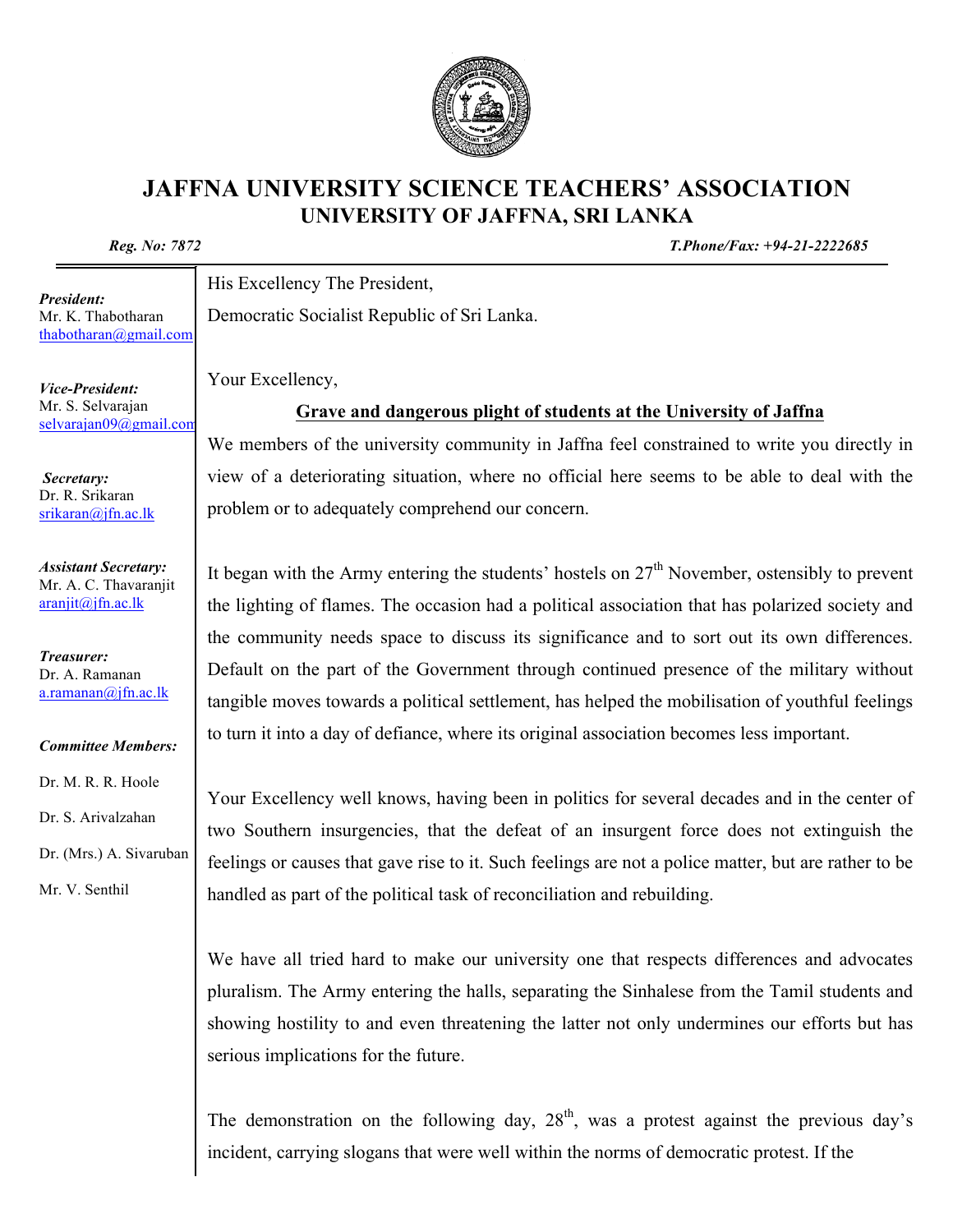students had been allowed to walk the short distance from the main entrance on Ramanathan Road and reenter by the Science Faculty entrance nothing untoward would have happened. Rather than calm the situation matters were made worse by the Police physically attacking the students.

The same night a petrol bomb exploded at the Sri-TELO camp behind the University causing no physical harm to anyone. Security around the university, including by several agents in mufti, had been very tight and we find it puzzling that the perpetrators got away scot-free. Even more remarkable is that the Kopay Police were able to come up with names of four persons to arrest over the incident, which evidently no one had given them. We are confident that these students had nothing to do with bomb throwing. Two were arrested at their homes before the night was out and two were handed over by the University authorities the following day. They were all detained under the PTA and taken to Vavuniya.

There were several acts of harassment in the University by persons in mufti and the interrogation of an assistant lecturer over the phone over his casual reference to heroes' day in response to a text query by a Sinhalese student. These reveal an attempt to tackle a political question through heavy handed intimidation. Instead of putting an end to the insanity, more followed.

## **Another list of ten**

On the morning of  $6<sup>th</sup>$  December, the university administration was given, by a man who claimed to be from the TID, a list containing names of ten persons (see annexe) to be produced at the Jaffna Police Station, without any intimation of the reasons or the charges against them. The news shocked the university community and parents were distraught. One sickly mother of a student handed over to the Police by the University was so upset with the University's helplessness that she threatened to take poison.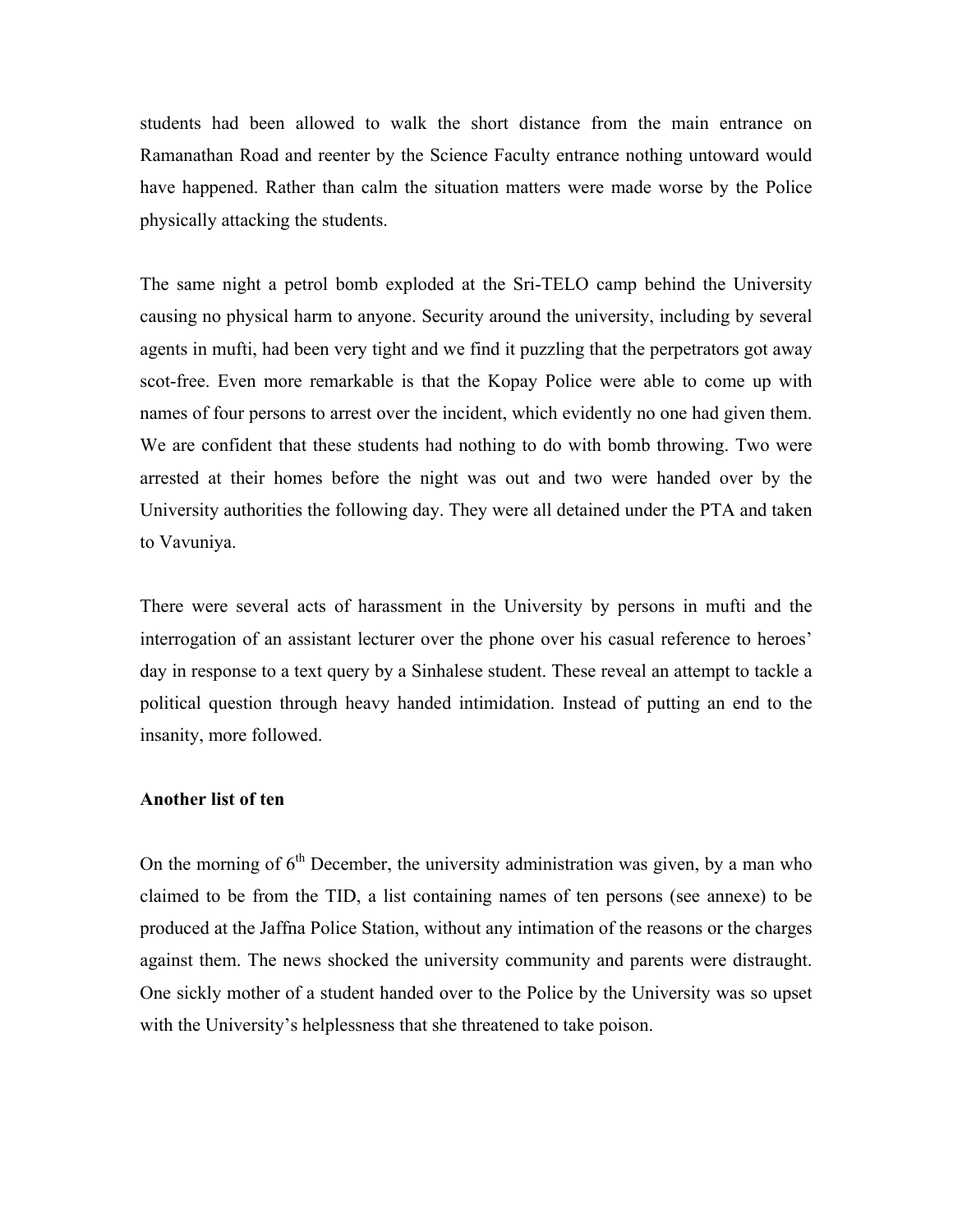A study of the list convinced us that all these students were wanted only because they were well known as prominent in student activities or were victims of police assault on 28<sup>th</sup> November, whose pictures featured in news reports on the internet.

The practice of the University authorities 'handing over' students gives rise to some questions and we are not sure of the legal situation. At the same time we realise that parents sometimes wish for the university to be involved out of fear that otherwise something dire might happen. What does concern us however is that, while complying with police requests to hand over students the University authorities fail to question the police as to the reasons and to seek speedy resolution. The situation is so bad that even lawyers are mostly afraid to represent students and ask them to seek help from the University.

## **The use of the PTA**

The war is long over and the PTA is most inappropriate to deal with questions that are political in nature. To see terrorism in political gestures and political opinion that do not take recourse to violence and to respond to them by an overwhelming show of force, is both illogical and counter-productive. There is now no anti-state terrorism in Jaffna.

An important part of consolidating peace is for the State to conduct itself in a manner that induces respect for the rule of law. Of immediate concern to the University is that in 2011 student leaders were twice attacked and grievously injured by men wielding metal rods. The reasons were entirely political and they had not committed any crime. The Police showed no interest in arresting the culprits. Now using the petrol bomb explosion as a pretext the Police seem determined to detain and harass student leaders and those active who had nothing to do with the bomb.

The result is to cause considerable fear, anxiety and trauma among the students that is detrimental to the academic character of the University. More importantly dragging innocent students through police stations and police cells, as happened in the 1970s and